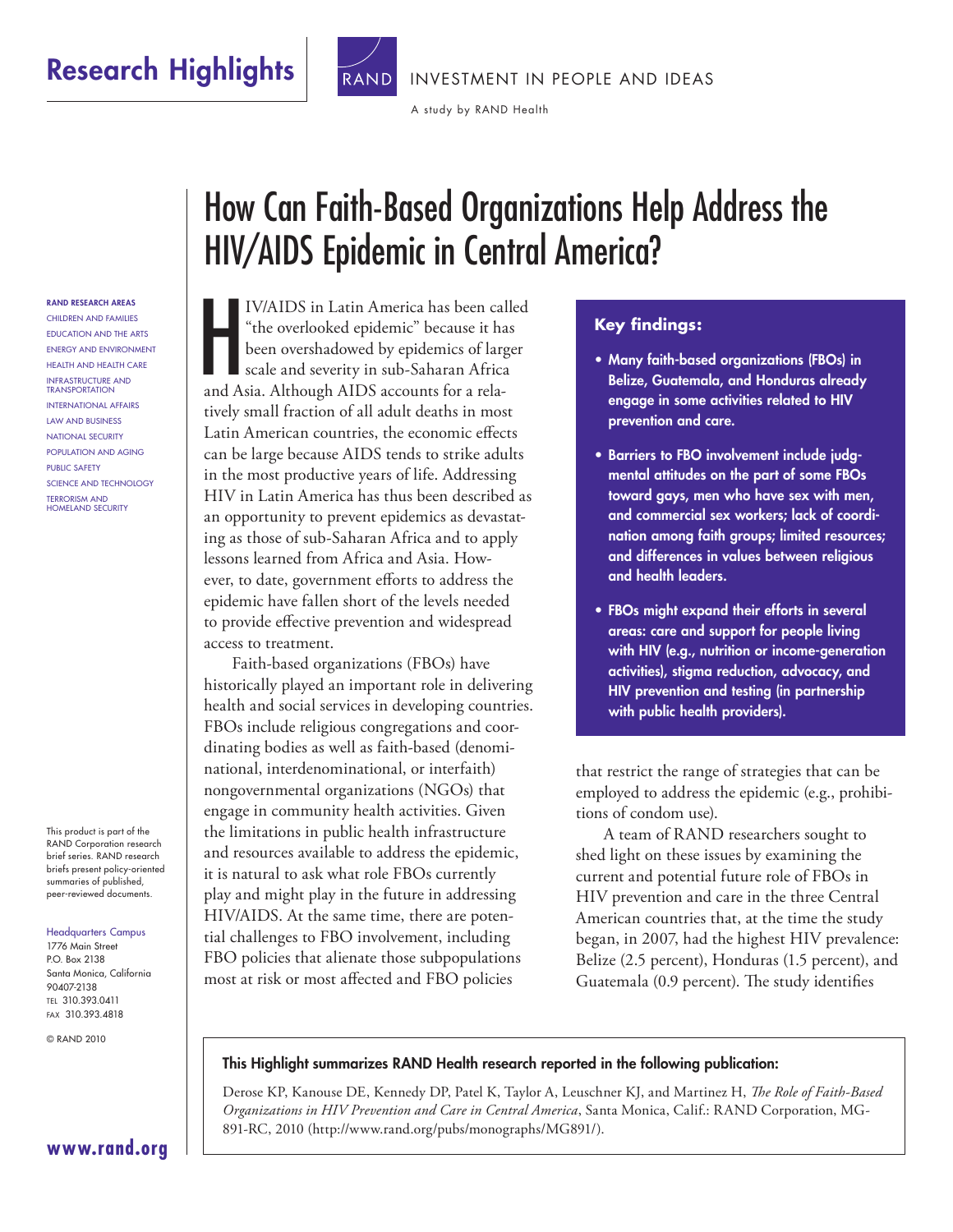– 2 –

several areas in which FBOs might enhance their involvement, including provision of care and support services for HIV patients, stigma reduction within the faith community, and advocacy. Collaboration with other organizations is key to many of these roles.

#### **FBO-Sponsored Activities Occur Along a Continuum of HIV/AIDS Care**

To examine the scope of current and future HIV/AIDS activities in which FBOs might be involved, the RAND team developed the framework shown in the figure. The figure divides HIV/AIDS activities into several phases, which correspond to an individual's position on the continuum of HIV/AIDS care: prevention, testing, and care and support services (the latter of which is divided into pastoral care and social support, hospice care, and medical care and mental health treatment). Stigma reduction and advocacy activities are conceived of as spanning all the phases, i.e., they can be aimed at increasing an individual's participation in prevention, testing, or care and support activities.

To understand the nature of the need for HIV/AIDS care and support in the study countries, the researchers first sought to characterize the scope of the epidemic. Across the three countries, HIV affects mostly young adults, men who have sex with men, and sex workers. In Honduras and Belize, the Garífuna peoples, descendants of African slaves, are also highly affected. Women in general represent a growing portion of the HIV-positive population. In all three countries, but especially Guatemala, HIV/AIDS care is not widely available in the health system, and hospitals and health care personnel with experience in HIV are centralized mainly in capital and major cities. In general, there is greater emphasis

#### **Understanding the Range of FBO-Sponsored HIV/AIDS Activities**



by government on treatment than on prevention, although the need to sustain antiretroviral (ARV) coverage over the long term has not been addressed. Discrimination and stigma also pose considerable problems.

#### **To Date, FBO Activities Have Focused Mostly on Care and Support**

RAND researchers conducted key informant and stakeholder interviews with health and FBO leaders in the three countries, as well as site visits to FBO-sponsored HIV/AIDS clinics, hospices, programs, and other activities. The study found that many FBOs are already engaging in some activities related to HIV prevention and testing, care and support services, and stigma reduction and advocacy.

**Care and support services.** A relatively large number of FBOs, especially in Guatemala and Honduras, have been involved in providing hospice care or shelter for people living with HIV, although these facilities range considerably in size and quality. FBOs in all three countries, including congregations and faith-based NGOs, are also involved in counseling, prayer, care for the dying, support groups, and other forms of pastoral care. In contrast, very few FBOs focus specifically on improving the social and economic well-being of people living with HIV (e.g., through formal assistance with food and nutrition or income generation).

Religious congregations were not often involved in providing medical or mental health care. However, a few faith-based NGOs provide such services as clinical care management, administration of ARVs, and treatment of opportunistic infections.

**Stigma reduction and advocacy.** Some FBOs are involved in stigma reduction activities, including solidarity marches, sermons, workshops, and interactions with family members. Some also engage in advocacy, such as promoting the human rights of people living with HIV/AIDS, providing education about their workplace rights, advocating for treatment access, and preparing religious leaders to train others in their congregations to carry out HIV prevention and care activities.

**Prevention and testing.** To date, FBOs have had limited involvement in HIV prevention. Most FBO prevention activities focus on education for children and youth, and very few are directed toward high-risk, highly stigmatized populations, such as men who have sex with men or commercial sex workers. FBO leaders have widely varying attitudes on condom use, though the majority of FBO leaders interviewed were either anti-condom or willing to mention condoms only in specific circumstances and for limited purposes (e.g., for sero-discordant couples). A few FBOs have started to offer rapid HIV testing (saliva and blood), both to the general population and to high-risk groups.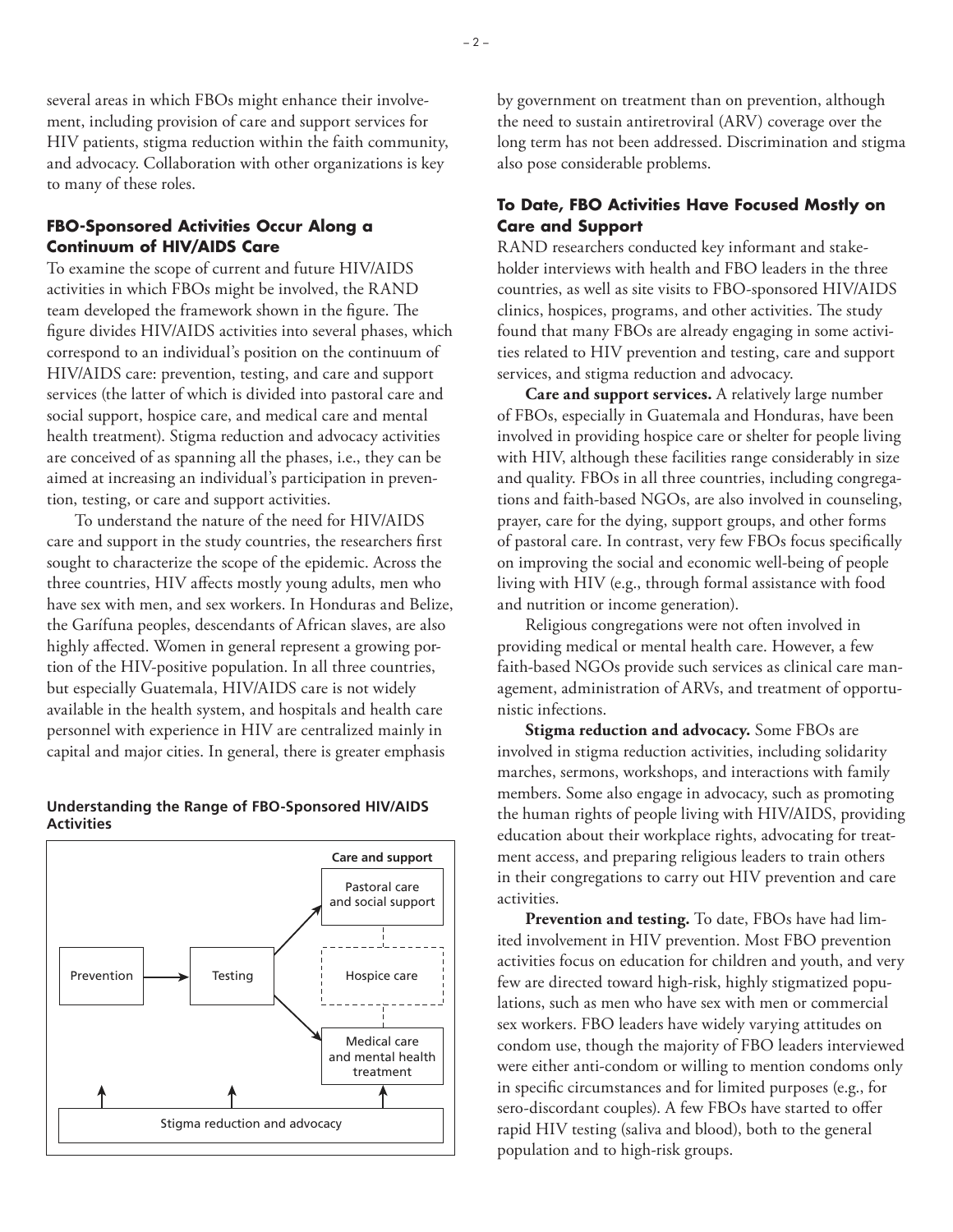#### **Though FBOs Have Broad Reach, Barriers Can Hinder Involvement in HIV/AIDS**

The RAND team's interviews with health and FBO leaders provided insights into the advantages of FBO involvement in HIV, as well as challenges to FBO involvement.

#### **Advantages**

**Broad reach and influence.** There was an overall sense among interviewees that FBOs in the three countries could leverage their broad reach and influence to raise awareness and decrease stigma toward people living with HIV and AIDS and to provide support and care, particularly where gaps exist, e.g., by assisting people living with HIV with nutrition or income generation. Some health and most FBO leaders noted that FBOs' influence among youth and in remote areas could help them raise awareness and spread prevention messages.

#### **Challenges**

**FBO attitudes and beliefs.** Judgmental attitudes on the part of FBOs toward gays, men who have sex with men, and commercial sex workers and their limited reach into these groups were seen by health leaders as significant challenges to FBO involvement in supporting people living with HIV. Health leaders were also concerned about FBO leaders' tendency to interpret HIV in religious terms. HIV prevention efforts have been further impeded by FBO leaders' difficulty in discussing sex as well as FBO prohibitions against condom use and/ or reluctance to promote condoms.

**Organizational barriers.** A number of health leaders noted that there is no one structure that brings together all faith groups, and this makes it hard to coordinate more broadly with this sector. This challenge can be further compounded by the multiculturalism of the population.

**Resource barriers.** FBO leaders emphasized that many churches do not have resources for HIV/AIDS activities. They also noted that although churches exist in nearly all geographic areas and communities, health care resources do not, making coordination with health care providers in rural areas difficult.

**Disagreements and tensions between FBOs and secular health organizations.** The interviews revealed fundamental differences in values between religious and health leaders that have limited their ability to work collaboratively. Most important, many religious leaders promote particular prevention methods (such as abstinence or "being faithful") and oppose others (such as condom use) based more on their religious beliefs than on evidence of each method's effectiveness. In contrast, health leaders favor prevention methods that have been proven effective in preventing HIV transmission.

#### **Opportunities Exist for Greater FBO Involvement**

Based on the findings from the interviews, the RAND team identified several potential roles for FBOs in addressing HIV/ AIDS in the three countries.

**FBOs might take a larger role in prevention and testing, in partnership with public health providers.** It is unrealistic to expect many FBOs to shift their focus toward high-risk populations and promotion of condom use. Nonetheless, there is still a lot that FBOs could do in the fight against AIDS—e.g., by encouraging people to get tested and get information about HIV—particularly because churches exist in all communities. FBOs that provide testing in partnership with public health providers can send a constructive message that HIV is a disease for which treatment is available and that people should know their status.

**FBOs might become more involved in providing care and support services.** FBOs already provide many services of this sort. These activities might be expanded to include other needed services that are rarely addressed, such as transportation, food, housing, and income-generating activities.

**Certain FBOs seem uniquely qualified to undertake stigma reduction activities both within the faith community and the broader population.** In view of FBOs' moral authority, broad reach, and ability to influence attitudes, stigma reduction is an area in which FBOs could have an especially strong impact.

**Advocacy is another area in which the role of FBOs might be expanded.** Some FBOs have assumed an advocacy role for people living with HIV, advocating for greater access to health care, ARVs, or workplace rights. These efforts can be quite important in countering the effects of discrimination or simple lack of attention.

#### **Collaboration with Other Organizations Is Needed**

There is a need for greater recognition among health and FBO leaders of the unique and complementary strengths that each sector can provide to the fight against HIV/AIDS. There are several activities that FBOs can undertake in collaboration with the health care system:

- • *Complement* the activities of other organizations by addressing gaps that others are unable to address, e.g., by establishing housing projects and hospices or facilitating income-generating activities.
- • *Reinforce* the activities undertaken by other organizations, e.g., by emphasizing prevention messages, counseling congregations on safe sex, or encouraging people to get tested.
- *Facilitate* the activities of other organizations, e.g., by offering opportunities for health leaders to promote the use of condoms in conjunction with other activities that FBOs are directly responsible for organizing.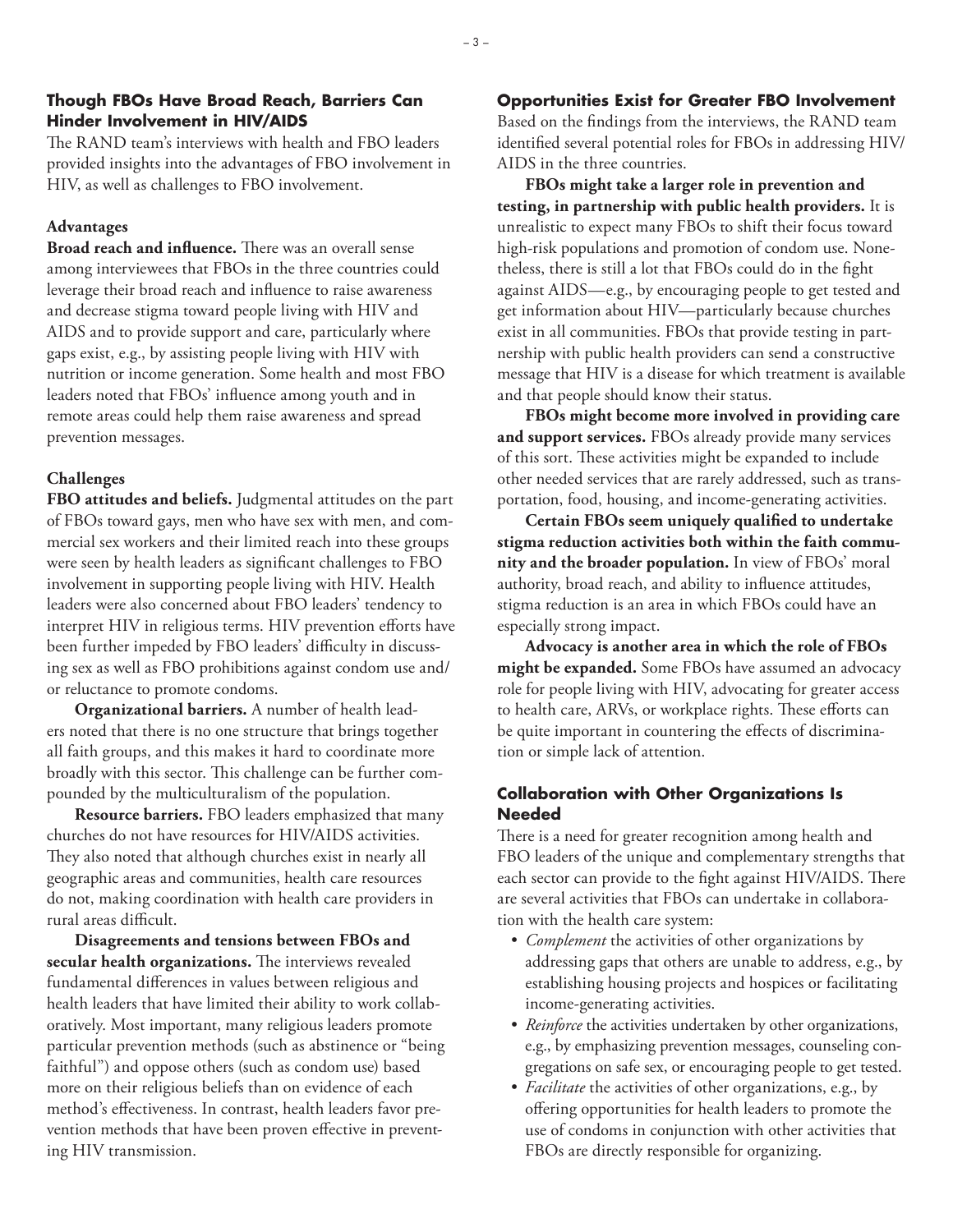• *Support* the activities undertaken by other organizations, e.g., by recognizing the efforts of others and encouraging people to support other organizations' programs.

The findings of this study suggest that leaders in the public health sector might find it worthwhile to think creatively about ways to make effective use of the strengths and capabilities of FBOs in addressing some of the critical needs posed by the HIV epidemic. Donor organizations can also play a critical role in fostering collaboration between FBOs and public agencies by providing funds with which to evaluate and sustain such partnerships. ■

Abstracts of all RAND Health publications and full text of many research documents can be found on the RAND Health Web site at [www.rand.org/health.](http://www.rand.org/health) This research highlight was written by Kristin J. Leuschner. The RAND Corporation is a nonprofit research organization providing objective analysis and effective solutions that address the challenges facing the public and private sectors around the world. RAND's publications do not necessarily reflect the opinions of its research clients and sponsors. RAND<sup>®</sup> is a registered trademark.